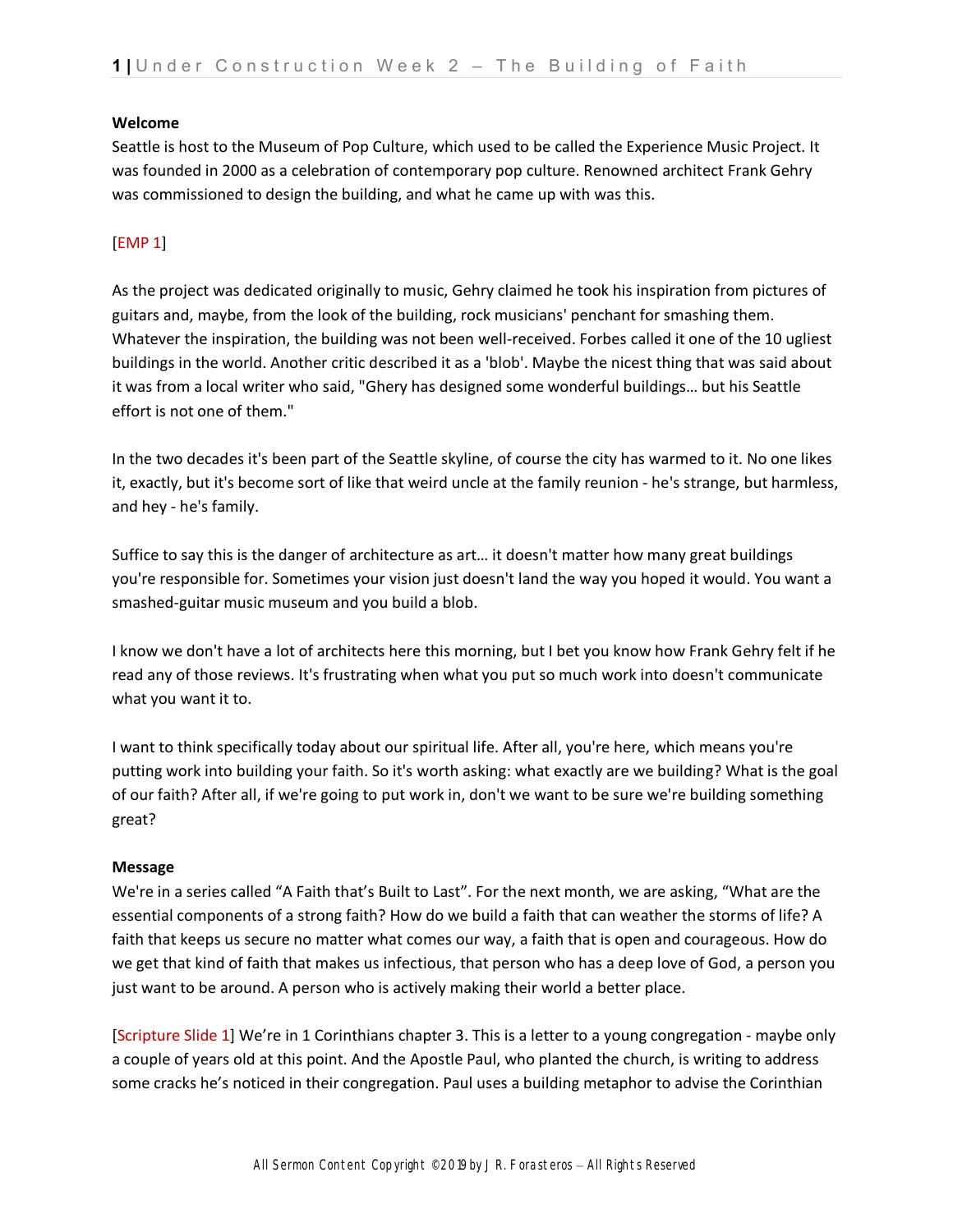Christians on what they need to grow stronger. Last week, Ashley introduced us to the foundation of our faith - Jesus.

When we say "Jesus is our foundation," we're making a powerful claim: that we enter into a life of faith because God sought us out. Our faith isn't about how good we can be, how many rules we follow or how hard we work. A strong faith, a true faith, a faith that's built to last is built on nothing but what Jesus has done for us.

Today, we need to ask "what's next?" What kind of building are we building on the foundation? What is the shape of our faith?

To answer that question is a little more complicated, and we need to hang out in a weird leap of logic Paul makes in his letter. If you were here last week, you remember the Corinthians were divided - Paul had founded the church, but he was gone, and another guy named Apollos was there now. The church was divided about who was teaching the whole truth, and rather than take sides, Paul chastised them for thinking there were sides to choose. With that in mind, let's read his words to the Corinthian Christians. Listen for the two different metaphors he uses:

I planted the seed in your hearts, and Apollos watered it, but it was God who made it grow. It's not important who does the planting, or who does the watering. What's important is that God makes the seed grow. The one who plants and the one who waters work together with the same purpose. And both will be rewarded for their own hard work. For we are both God's workers. And you are God's field. You are God's building.

Because of God's grace to me, I have laid the foundation like an expert builder. Now others are building on it. -- 1 Cor 3:6-10

You are God's field. You are God's building. Those two things don't immediately go together in your mind, do they? Like if we were playing word association and I said, "Field," how many words would you say before "building"? I'm guessing quite a few.

But in Paul's mind, those two ideas are intrinsically linked. The kind of building we're building on that foundation of Jesus' love for us is somehow tied up in a well-cultivated field for Paul.

For a faithful Jewish man like Paul, there's an obvious place that a well-cultivated field and a building are intimately connected: the creation stories.

I know… what? None of us is an ancient faithful Jewish person. We're disconnected from the worldview of the Scriptures such that we miss what was obvious to Paul.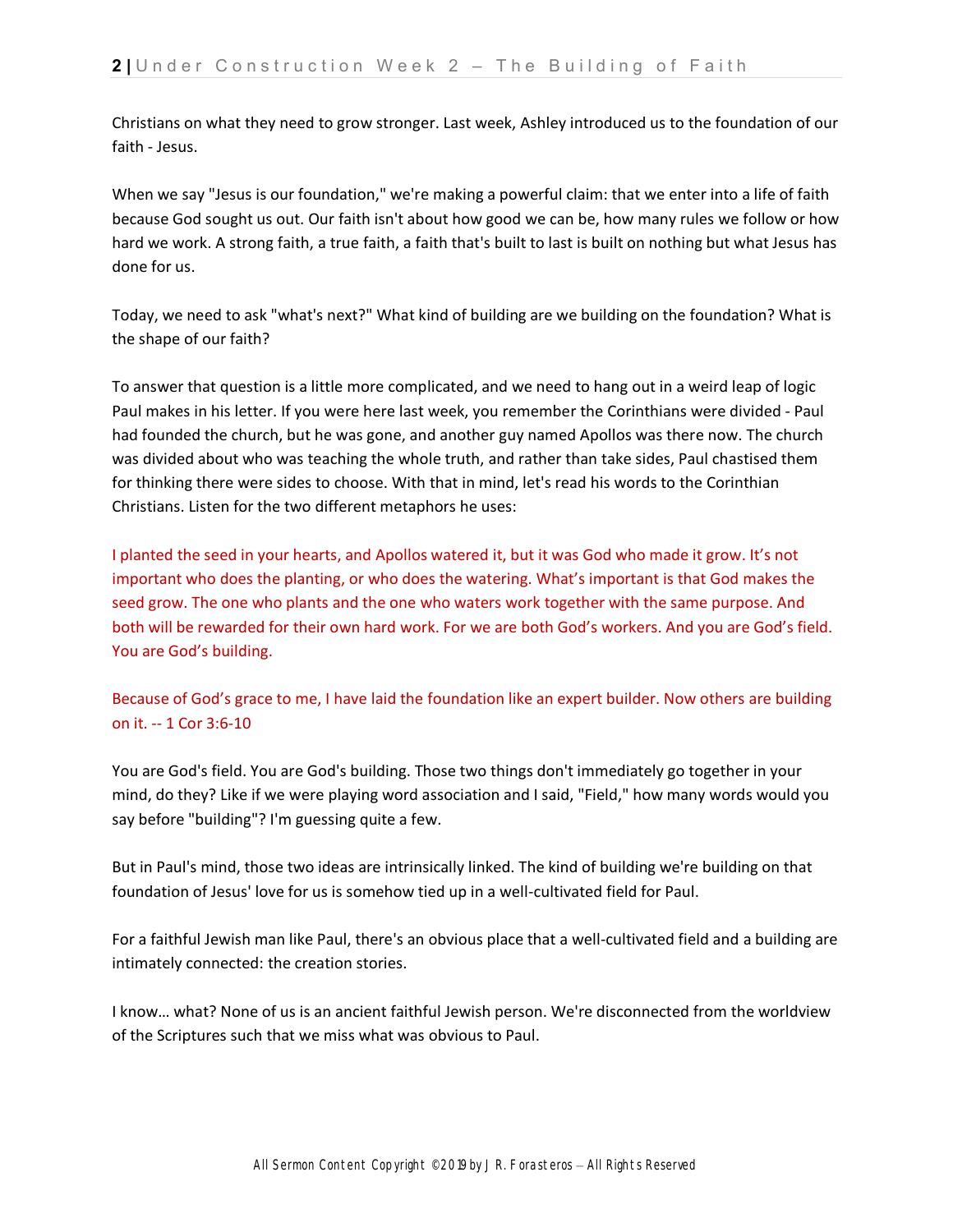[Scripture Slide 2] The cultivated field is probably the easier piece of Paul's logic to follow. We call a cultivated field a farm or, if it's smaller, a garden. And there's a pretty famous garden in the Bible - way back in Genesis 2.

Then the LORD God formed the man from the dust of the ground. He breathed the breath of life into the man's nostrils, and the man became a living person. Then the LORD God planted a garden in Eden in the east, and there he placed the man he had made… The LORD God placed the man in the Garden of Eden to tend and watch over it. -- Genesis 2:7-8, 15

In one of the creation stories of the Jewish people, the earth is a garden in which God placed us with a specific calling: tend and watch over the garden. Cultivate the earth. Farm.

But notice God planted the garden. So when Genesis 2 calls us gardeners, it's reaching beyond the literal to point to a deeper spiritual reality: to be human is to imitate God. God's a gardener, we're gardeners. God's a farmer, we're farmers.

When Paul describes us as a cultivated field that God makes to grow, this is the image in his mind. He intends to tie us to the creation story in Genesis 2.

[Scripture Slide 3] But what about calling us a building? Believe it or not, Jewish ideas about creation tie buildings and gardens together. Flip back to Isaiah 66 with me. When we think of the world, we think of a round ball floating in space, orbiting the sun. For ancient peoples in the Near East - Israel, Mesopotamia, Egypt - the earth wasn't a planet floating in space. It was literally a cosmic temple created by their gods.

Isaiah 66 reflects this understanding of the world:

# Heaven is my throne, and the earth is my footstool. Could you build me a temple as good as that? Could you build me such a resting place? -- Isaiah 66:1

So the creation story in Genesis 1 is one that has God creating the world in six days and resting on the seventh. It's the one that begins "In the beginning, God created the heavens and the earth." If you were an ancient Jew like Paul, you heard the story of God creating a cosmic temple.

When Paul read stories in the Bible about Solomon building a temple, or when Paul visited the temple in Jerusalem, he understood this earthly temple to be a reflection of the cosmic temple that is the world.

To worship at a temple was to kneel at the foot of the throne of the creator of the universe. The local temple was like a doorway to heaven, an airlock, the spot where heaven and earth overlapped.

Creation is a temple. A temple is an image of creation.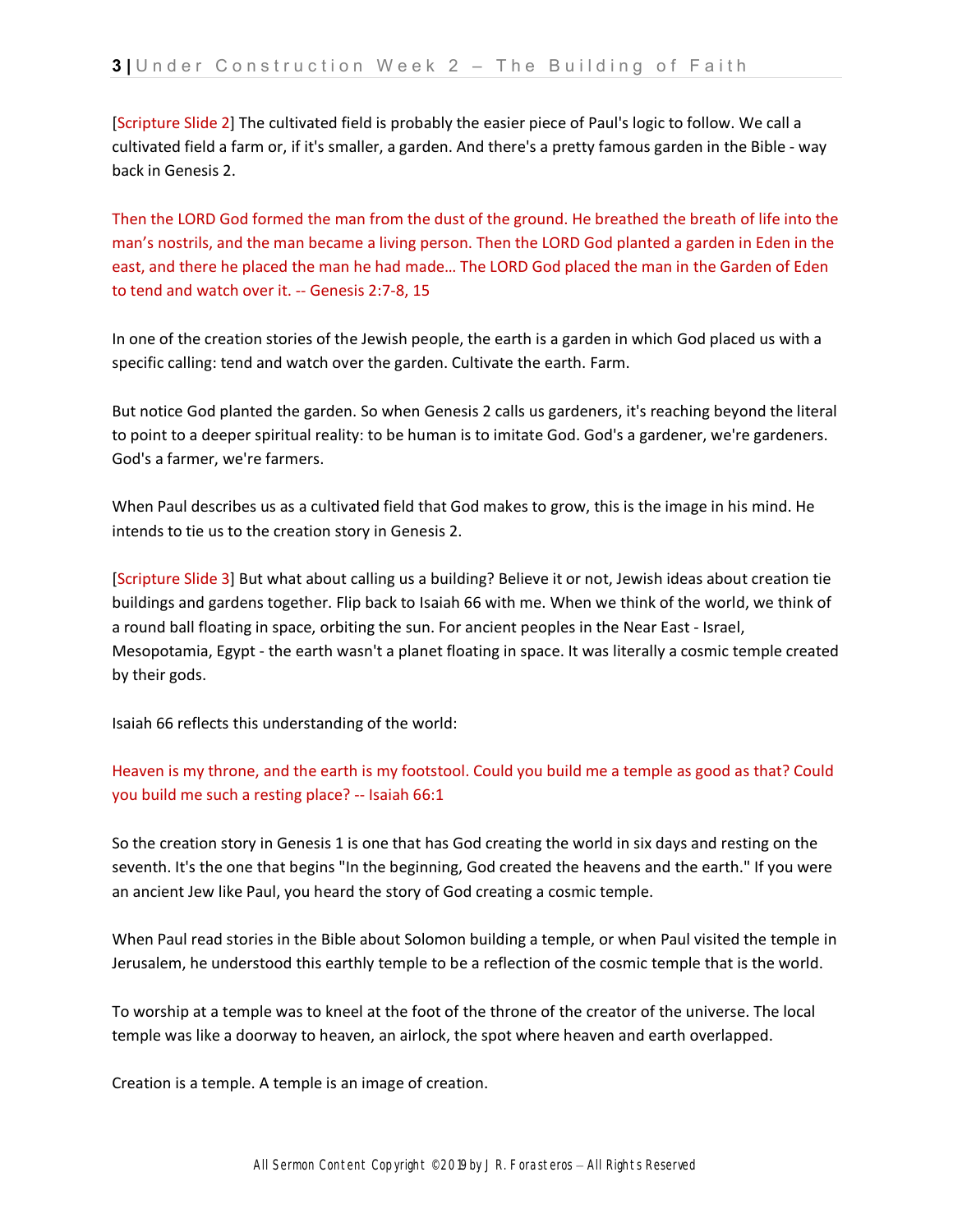Creation is both a building and a cultivated field.

So, back to 1 Corinthians 3. Paul says, "You are God's field. You are God's building. Because of God's grace to me, I have laid the foundation like an expert builder. Now others are building on it. -- 1 Cor 3:6- 10

Paul says, You want to know what you're building on that foundation I laid? It's a temple - God's building and God's field. God's garden and God's home.

A life of faith is one where we become the place where heaven and earth meet. A life of faith means we hear Jesus' call for us to be co-laborers, to cultivate the world alongside Jesus.

As a church, that looks like the work we're doing in our community. In just a couple of weeks, we're joining our city Trunk or Treat.

Next month, we're collecting food for Life Message's annual Thanksgiving drive.

In December, we have our Rowlett Reindeer and Advent offerings.

Each of these is a chance for us to join in what God is doing in our community and our world. A chance to tend the garden God has planted, to cultivate peace, hope and love. To build a world that's beautiful for everyone.

So the question Paul asks is: What are you building on the foundation of faith? Remember that our foundation is Jesus himself, God making the first move in creating a relationship with us.

#### What are you building?

Some of us build towers. We see the world as a dangerous, scary place and we want to protect our own, so we turn inward and try to keep others out. But God's temple is open to all, welcoming everyone to encounter their creator.

Some of us build platforms. We want acclaim, recognition. We want to be the top of our field, the best at the company. So we dedicate ourselves to climbing higher and higher. But God's temple is *God's* temple. We worship the creator, not ourselves.

Some of us build forts. We're angry, and we want to go on the attack. We want to be right, to be certain. But the fruit of faith is peace, not war. God's temple is to be a blessing for the world, not a waged attack.

If you were to step back from your life and ask, "What am I building?" what would your answer be? Are you building a temple? Is your life a place where heaven and earth overlap, where people can encounter Jesus?